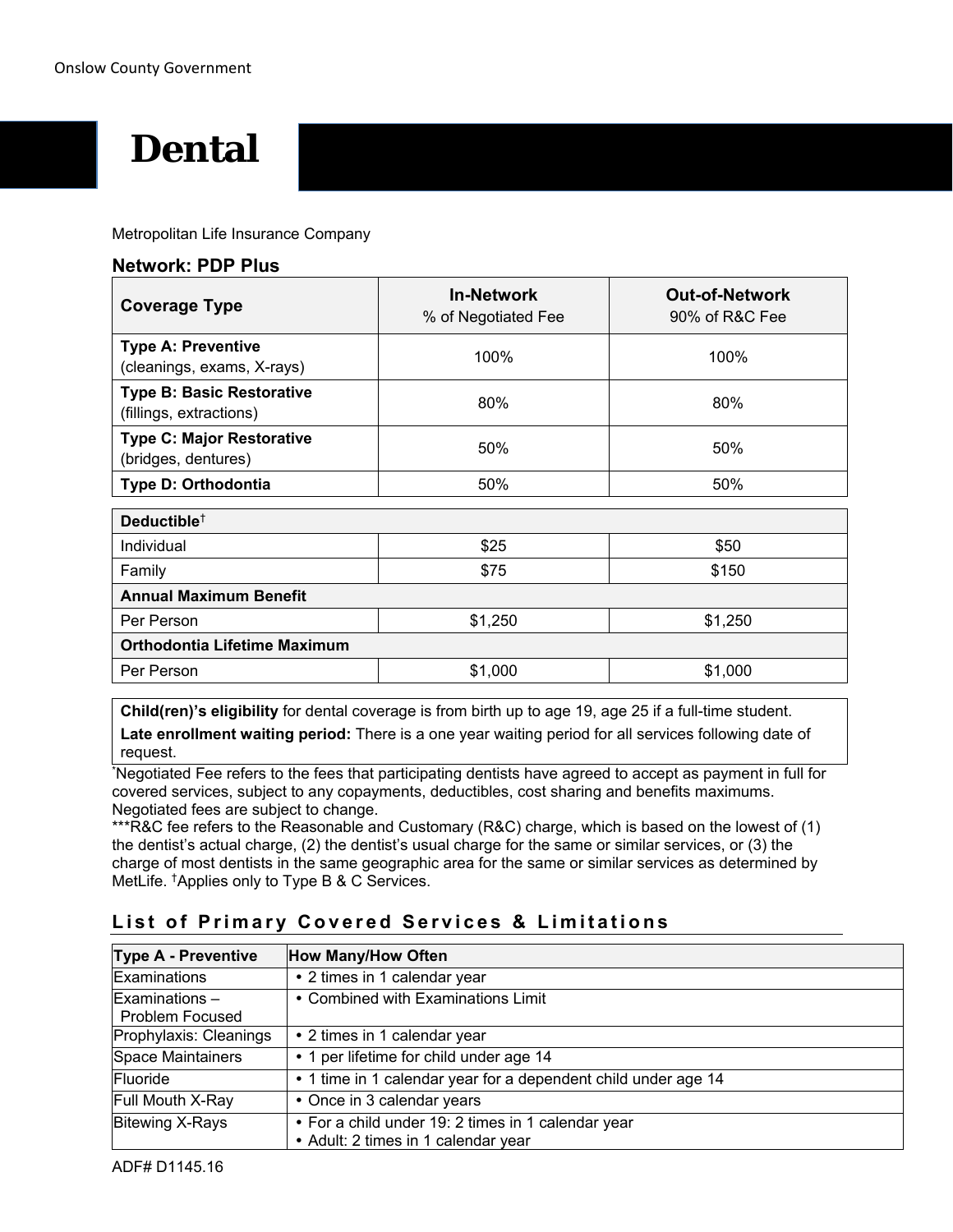| Labs & Other Tests                           |                                                                              |
|----------------------------------------------|------------------------------------------------------------------------------|
| Periapical X-Rays                            |                                                                              |
| Other X-Rays                                 |                                                                              |
| <b>Harmful Habit</b>                         |                                                                              |
| Appliances                                   |                                                                              |
| <b>Type B - Basic</b><br><b>Restorative</b>  | <b>How Many/How Often</b>                                                    |
| <b>Sealants</b>                              | • 1 per molar in 3 years for a child under age 16                            |
| Consultations                                | $\cdot$ 1 in 12 months                                                       |
| Amalgam Fillings                             | • 1 replacement per surface in 12 months                                     |
| <b>Prefabricated Crowns</b>                  | • 1 per tooth in 24 months                                                   |
| Repairs                                      | • 1 in 12 months                                                             |
| Recementations                               | • 1 in 12 months                                                             |
| <b>Occlusal Adjustments</b>                  | • 1 in 12 months                                                             |
| <b>Emergency Palliative</b><br>Treatment     |                                                                              |
| <b>General Anesthesia</b>                    |                                                                              |
| Resin Composite<br>Fillings (excludes        |                                                                              |
| coverage for composite<br>fillings on molars |                                                                              |
| Oral Surgery: Simple<br><b>Extractions</b>   |                                                                              |
| Oral Surgery: Surgical<br><b>Extractions</b> |                                                                              |
| Other Oral Surgery                           |                                                                              |
|                                              |                                                                              |
| <b>General Services</b>                      |                                                                              |
| Type C - Major<br><b>Restorative</b>         | <b>How Many/How Often</b>                                                    |
| Root Canal                                   | • 1 in 12 months                                                             |
| Periodontal                                  | • 2 perio. Treatments in 1 calendar yr, includes 2 cleanings (total comb: 2) |
| Maintenance                                  |                                                                              |
| <b>Periodontal Surgery</b>                   | • 1 per quadrant in any 36 month period                                      |
| Scaling & Root Planing                       | • 1 per quadrant in any 24 month period                                      |
| Crown Buildups/Post                          | • 1 per tooth in 5 calendar years                                            |
| Core<br>Dentures                             | • 1 in 5 calendar years                                                      |
| Dentures - Rebases /<br><b>Relines</b>       | • 1 in 36 months                                                             |
| Denture Adjustments                          | • 1 in 12 months                                                             |
| <b>Fixed Bridges</b>                         | • 1 in 5 calendar years                                                      |
| Inlays / Onlays /<br>Crowns                  | • 1 replacement per tooth in 5 calendar years                                |
| <b>Implant Services</b>                      | • 1 per tooth position in 5 calendar years                                   |
| <b>Implant Repairs</b>                       | • 1 per tooth in 12 months                                                   |
| Implant Supported<br>Prosthetic              | • 1 per tooth in 5 calendar years                                            |
| <b>Tissue Conditioning</b>                   | $\overline{\bullet}$ 1 in 36 months                                          |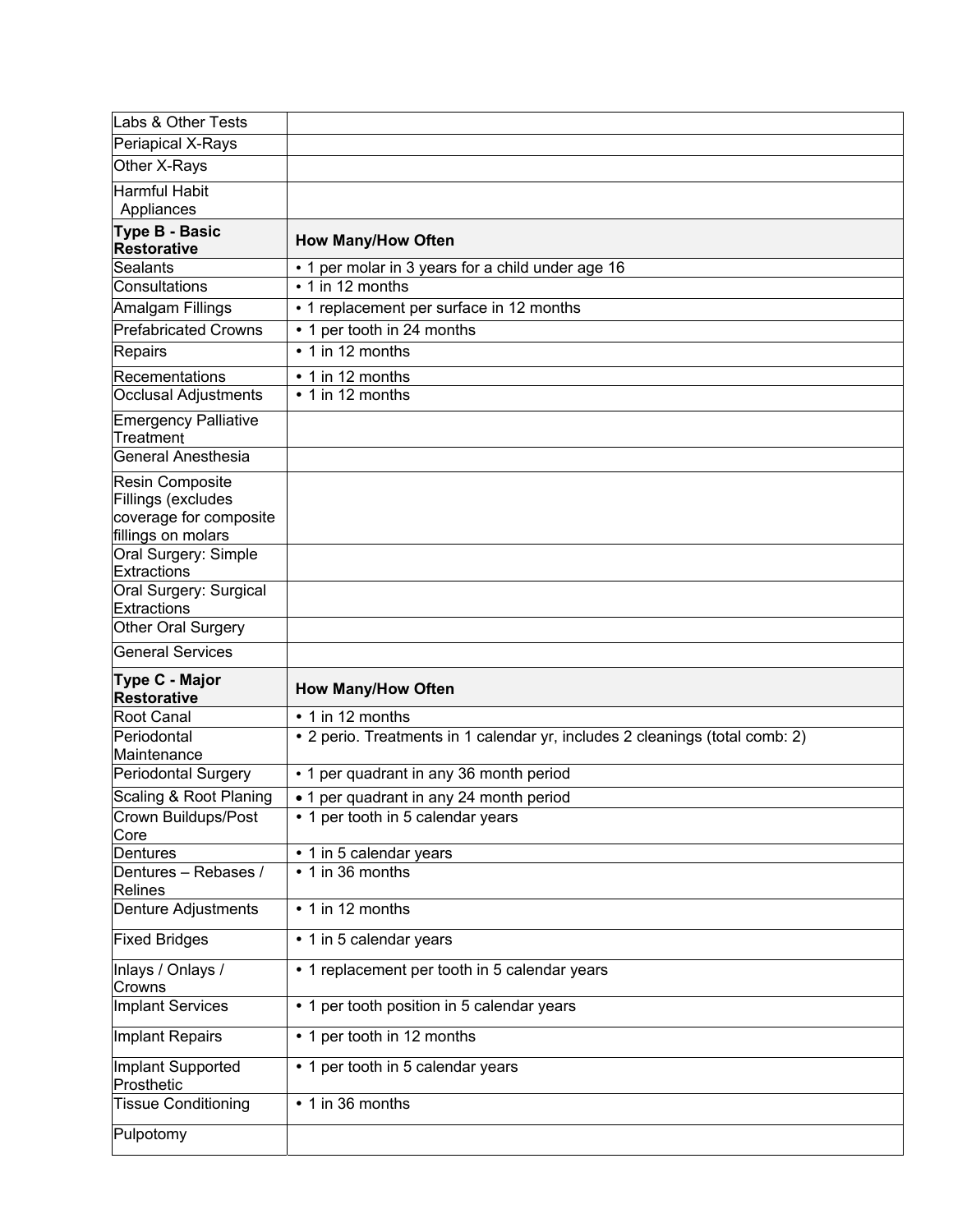| Pulp Capping                                                             |                                                                                                                                                                                                                                                                                                                                               |
|--------------------------------------------------------------------------|-----------------------------------------------------------------------------------------------------------------------------------------------------------------------------------------------------------------------------------------------------------------------------------------------------------------------------------------------|
| Pulp Therapy                                                             |                                                                                                                                                                                                                                                                                                                                               |
| Apexification &<br>Recalcification                                       |                                                                                                                                                                                                                                                                                                                                               |
| Periodontal Surgery -<br><b>ISoft &amp; Connective</b><br>lTissue Grafts |                                                                                                                                                                                                                                                                                                                                               |
| lPeriodontics – Non-<br>Surgical                                         |                                                                                                                                                                                                                                                                                                                                               |
|                                                                          |                                                                                                                                                                                                                                                                                                                                               |
| Type D - Orthodontia                                                     | <b>How Many/How Often</b>                                                                                                                                                                                                                                                                                                                     |
|                                                                          | • Your Children, up to age 19, are covered while Dental Insurance is in effect. You,<br>Your Spouse, and Your Children, up to age 25, are covered while Dental Insurance<br>is in effect.<br>• All dental procedures performed in connection with orthodontic treatment are payable<br>as Orthodontia<br>• Payments are on a repetitive basis |

The service categories and plan limitations shown above represent an overview of your plan benefits. This document presents the majority of services within each category, but is not a complete description of the plan.

# **Frequently Asked Questions**

#### *Who is a participating dentist?*

A participating dentist is a general dentist or specialist who has agreed to accept negotiated fees as payment in full for covered services provided to plan members. Negotiated fees typically range from 15%-45% below the average fees charged in a dentist's community for the same or substantially similar services.<sup>†</sup>

#### *How do I find a participating dentist?*

There are thousands of general dentists and specialists to choose from nationwide --so you are sure to find one that meets your needs. You can receive a list of these participating dentists online at www.metlife.com/mybenefits or call 1-800-942-0854 to have a list faxed or mailed to you.

#### *What services are covered under this plan?*

All services defined under the group dental benefits plan are covered. Please review the enclosed plan benefits to learn more.

#### *May I choose a non-participating dentist?*

Yes. You are always free to select the dentist of your choice. However, if you choose a non-participating dentist, your out-of-pocket costs may be higher. He/she hasn't agreed to accept negotiated fees. So you may be responsible for any difference in cost between the dentist's fee and your plan's benefit payment.

#### *Can my dentist apply for participation in the network?*

Yes. If your current dentist does not participate in the network and you would like to encourage him/her to apply, ask your dentist to visit www.metdental.com, or call 1-866-PDP-NTWK for an application. †† The website and phone number are for use by dental professionals only.

#### *How are claims processed?*

Dentists may submit your claims for you which means you have little or no paperwork. You can track your claims online and even receive email alerts when a claim has been processed. If you need a claim form, visit www.metlife.com/mybenefits or request one by calling 1-800-942-0854.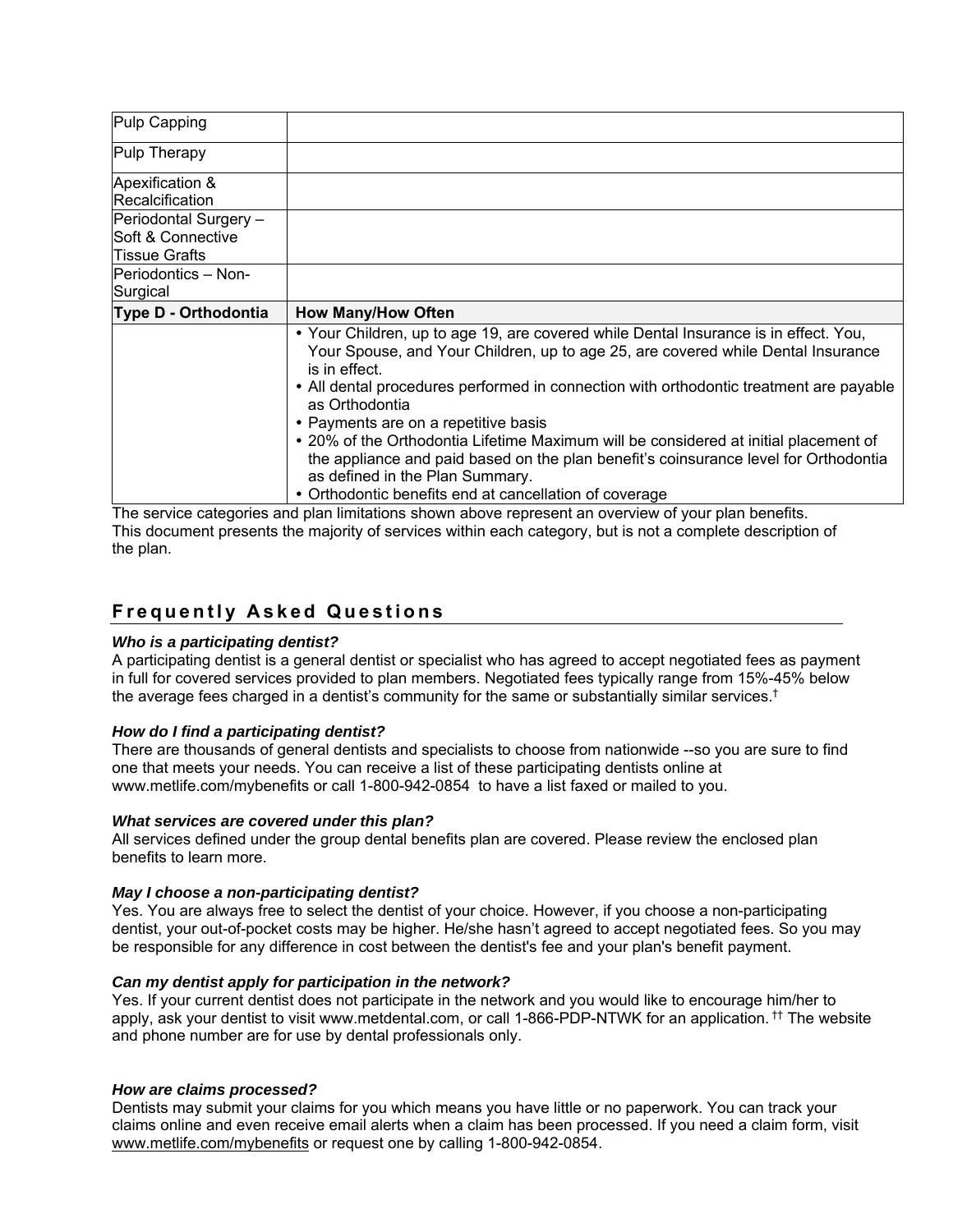## *Can I find out what my out-of-pocket expenses will be before receiving a service?*

Yes. You can ask for a pretreatment estimate. Your general dentist or specialist usually sends MetLife a plan for your care and requests an estimate of benefits. The estimate helps you prepare for the cost of dental services. We recommend that you request a pre-treatment estimate for services in excess of \$300. Simply have your dentist submit a request online at www.metdental.com or call 1-877-MET-DDS9. You and your dentist will receive a benefit estimate for most procedures while you are still in the office. Actual payments may vary depending upon plan maximums, deductibles, frequency limits and other conditions at time of payment.

## *Can MetLife help me find a dentist outside of the U.S. if I am traveling?*

Yes. Through international dental travel assistance services<sup>\*</sup> you can obtain a referral to a local dentist by calling +1-312-356-5970 (collect) when outside the U.S. to receive immediate care until you can see your dentist. Coverage will be considered under your out-of-network benefits.\*\* Please remember to hold on to all receipts to submit a dental claim.

## *How does MetLife coordinate benefits with other insurance plans?*

Coordination of benefits provisions in dental benefits plans are a set of rules that are followed when a patient is covered by more than one dental benefits plan. These rules determine the order in which the plans will pay benefits. If the MetLife dental benefit plan is primary, MetLife will pay the full amount of benefits that would normally be available under the plan, subject to applicable law. If the MetLife dental benefit plan is secondary, most coordination of benefits provisions require MetLife to determine benefits after benefits have been determined under the primary plan. The amount of benefits payable by MetLife may be reduced due to the benefits paid under the primary plan, subject to applicable law.

## *Do I need an ID card?*

No. You do not need to present an ID card to confirm that you are eligible. You should notify your dentist that you are enrolled in the MetLife Preferred Dentist Program. Your dentist can easily verify information about your coverage through a toll-free automated Computer Voice Response system.

†Based on internal analysis by MetLife. Negotiated Fees refer to the fees that in-network dentists have agreed to accept as payment in full for covered services, subject to any co-payments, deductibles, cost sharing and benefits maximums. Negotiated fees are subject to change.

††Due to contractual requirements, MetLife is prevented from soliciting certain providers.

\*AXA Assistance USA, Inc. provides Dental referral services only. AXA Assistance is not affiliated with MetLife, and the services and benefits they provide are separate and apart from the insurance provided by MetLife. Referral services are not available in all locations.

\*\*Refer to your dental benefits plan summary for your out-of-network dental coverage.

# **Exclusions**

## **This plan does not cover the following services, treatments and supplies:**

- Services which are not Dentally Necessary, those which do not meet generally accepted standards of care for treating the particular dental condition, or which we deem experimental in nature;
- Services for which you would not be required to pay in the absence of Dental Insurance;
- Services or supplies received by you or your Dependent before the Dental Insurance starts for that person;
- Services which are primarily cosmetic (for Texas residents, see notice page section in Certificate);
- Services or appliances which restore or alter occlusion or vertical dimension;
- Restoration of tooth structure damaged by attrition, abrasion or erosion;
- Restorations or appliances used for the purpose of periodontal splinting;
- Counseling or instruction about oral hygiene, plaque control, nutrition and tobacco;
- Personal supplies or devices including, but not limited to: water picks, toothbrushes, or dental floss;
- Decoration or inscription of any tooth, device, appliance, crown or other dental work;
- Missed appointments;
- Services:
	- o Covered under any workers' compensation or occupational disease law;
	- o Covered under any employer liability law;